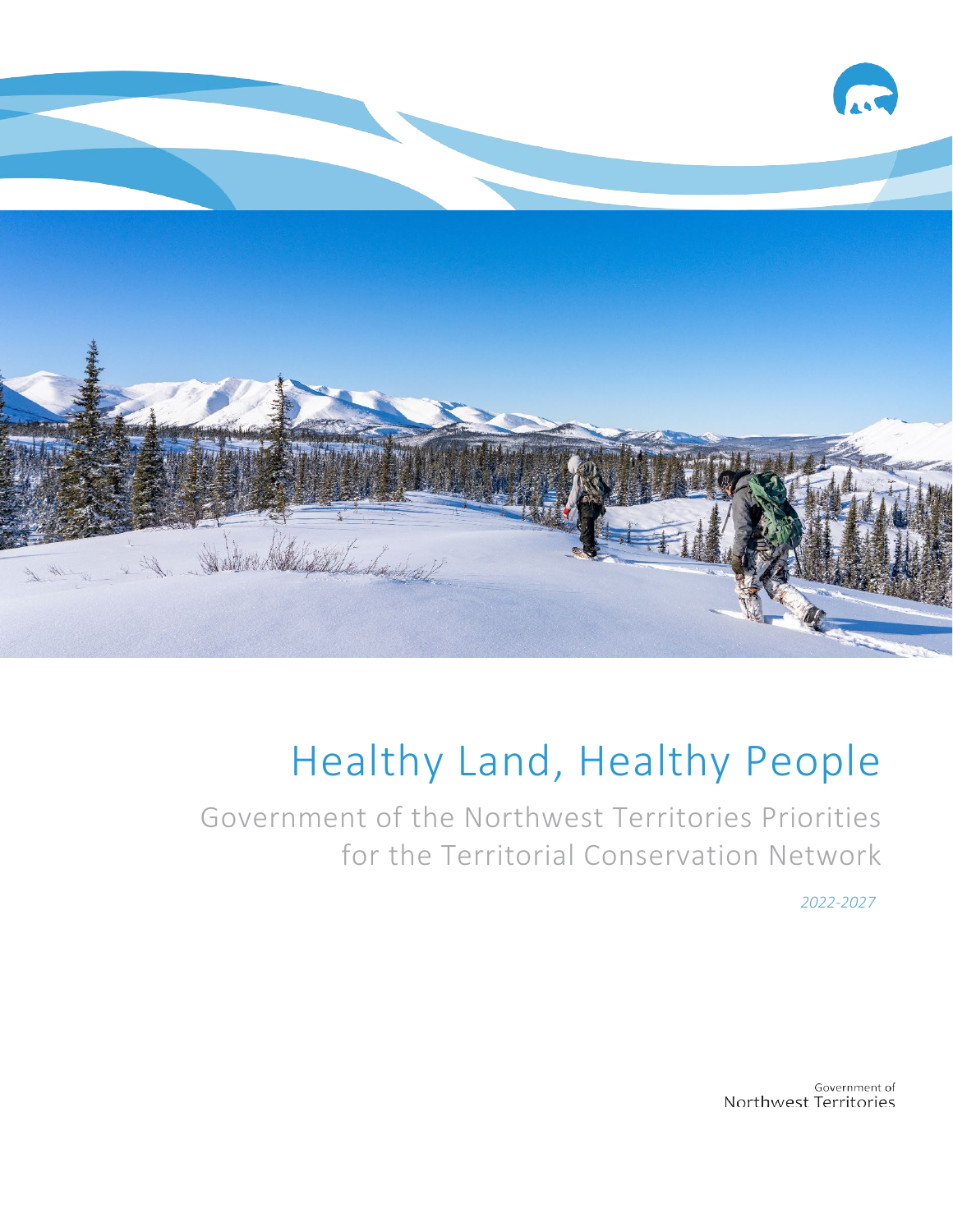#### **Glossary of Terms**

- Conservation Areas: Conservation areas protect natural and cultural values, and contribute to the conservation network by providing complementary, but less restrictive, protection than protected areas. In the NWT, conservation areas are equivalent to other effective area-based conservation measures (OECMs) as defined in national and international biodiversity targets.
- Protected Areas: Protected areas are the backbone of a conservation network, as they are ecologically intact and have the highest level of protection, including prohibitions on industrial development. Protected areas are intended to be permanent, resilient, and effectively managed and monitored.
- Other Effective Conservation Measures: A geographically defined area other than a protected area, which is governed and managed in ways that achieve long-term outcomes for the in situ conservation of biodiversity, with associated ecosystem functions and services where applicable with cultural, spiritual, socio-economic, and other locally relevant values. $1$
- Territorial Protected Areas: Protected areas established under the *Protected Areas Act.*
- Territorial Wildlife Conservation Areas: Conservation Areas established under the *Wildlife Act*.
- Indigenous Protected and Conserved Areas<sup>[2](#page-1-1)</sup>: Indigenous Protected and Conserved Areas are lands and waters where Indigenous governments and Indigenous organizations have the primary role in protecting and conserving ecosystems through Indigenous laws, governance, and knowledge systems. Culture and language are fundamental to these areas. Indigenous Protected and Conserved Areas can overlap with other designations, such as territorial protected areas.
- Conservation Network: A conservation network includes protected and conserved areas that collectively contribute to maintaining the integrity of ecosystems and biodiversity, and sustaining cultural continuity.
- Management Plan: A management plan guides the management of a protected area and includes conservation and cultural continuity objectives, indicators, management actions, and a review process that takes into consideration climate change impacts.
- Biodiversity: Biological diversity (commonly abbreviated to biodiversity) means the full variety of life in a given region, including the biological and genetic diversity of plants and animals.
- Ecosystem integrity: Ecosystems have integrity when they have their native components for example, water, soils, species diversity and abundance, natural processes – intact and they are able to persist into the future.
- Cultural continuity: The evolving linkages and ongoing relationship between an Indigenous culture and the natural environment. This also encompasses the transmission of knowledge across generations through time<sup>[3](#page-1-2)</sup>.

<span id="page-1-0"></span><sup>&</sup>lt;sup>1</sup> Accounting for Protected and Other Conserved Areas. Conservation 2020 Canada, July 2019. Retrieved from https://www.conservation2020canada.ca/accounting

<span id="page-1-2"></span><span id="page-1-1"></span><sup>&</sup>lt;sup>2</sup> We Rise Together: Achieving Pathway to Canada Target 1 through the creation of Indigenous Protected and Conserved Areas in the spirit and practice of reconciliation. The Indigenous Circle of Experts Report and Recommendations, March 2018 <sup>3</sup> Cultural Continuity as a Determinant of Indigenous Peoples' Health: A Metasynthesis of Qualitative Research in Canada and the United States Monique D. Auger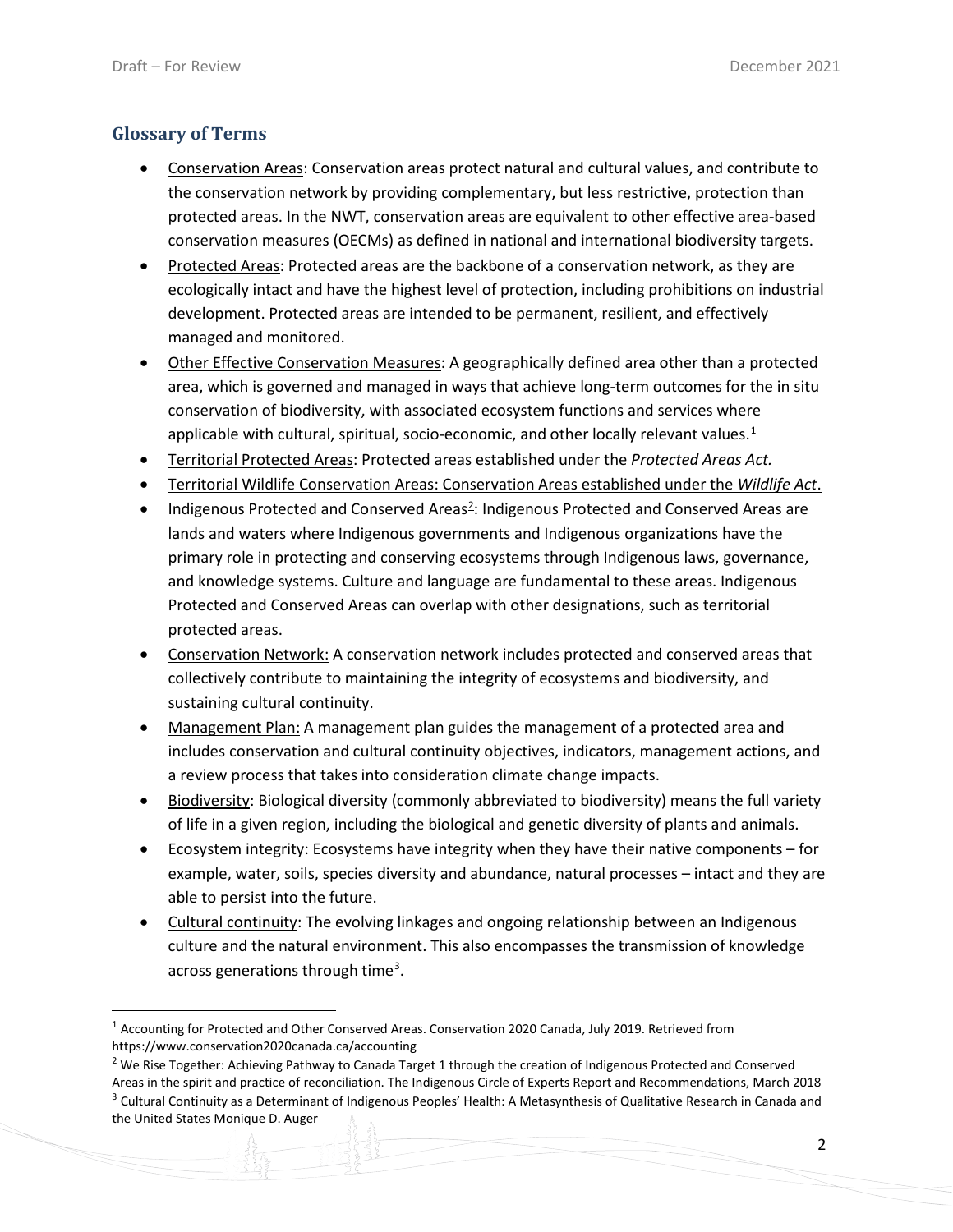#### **Introduction**

The Northwest Territories is one of the few remaining places on Earth that is defined by vast and largely undisturbed landscapes that are rich with diverse, sensitive, and unique species and ecosystems. However, at the same time, these are culturally significant landscapes where people have lived and prospered for generations, creating deep relationships and connections to the land. Recognizing the value of these landscapes, the Government of the Northwest Territories is committed to ensuring the lands and waters of the Northwest Territories are managed for the long-term health of the natural environment, cultural continuity, and sustainable economic development for current and future generations.

Central to the goal of a healthy landscape is the development of a robust conservation network. In the Northwest Territories, the conservation network is the sum of a broad spectrum of mechanisms, such as territorial protected areas, wildlife conservation areas, national parks and national park reserves, migratory bird sanctuaries, and Indigenous protected and conservation areas, that work together to protect biodiversity and the ways of life of the people of the Northwest Territories. In addition to the conservation network, other forms of land and resource management, including land claim agreements, land use planning, species specific planning, environmental assessment, and regulation of land and water uses, are also important to maintain a healthy landscape.

Beyond the role the conservation network plays in protecting lands, waters, and livelihoods in the territory, the network also serves as a key driver for economic diversification, community prosperity, and climate change mitigation. The GNWT is dedicated to implementing a northern approach to conservation network planning to ensure these values are maintained into the future by strengthening existing partnerships and establishing new relationships. This includes a commitment to implementing the United Nations Declaration on the Rights of Indigenous Peoples (UNDRIP) through the collaborative development of the *Protected Areas Act*, and the joint establishment and management of protected areas with Indigenous governments.

To ensure that the potential held by the conservation network is realized and integrated into broader government initiatives, this work plan sets out the Government of the Northwest Territories' priorities and vision for the network over the next five years.

#### **Conservation in the Northwest Territories**

For decades, the GNWT, Indigenous governments, Indigenous organizations, communities and other planning partners in the Northwest Territories have worked together to develop the conservation network.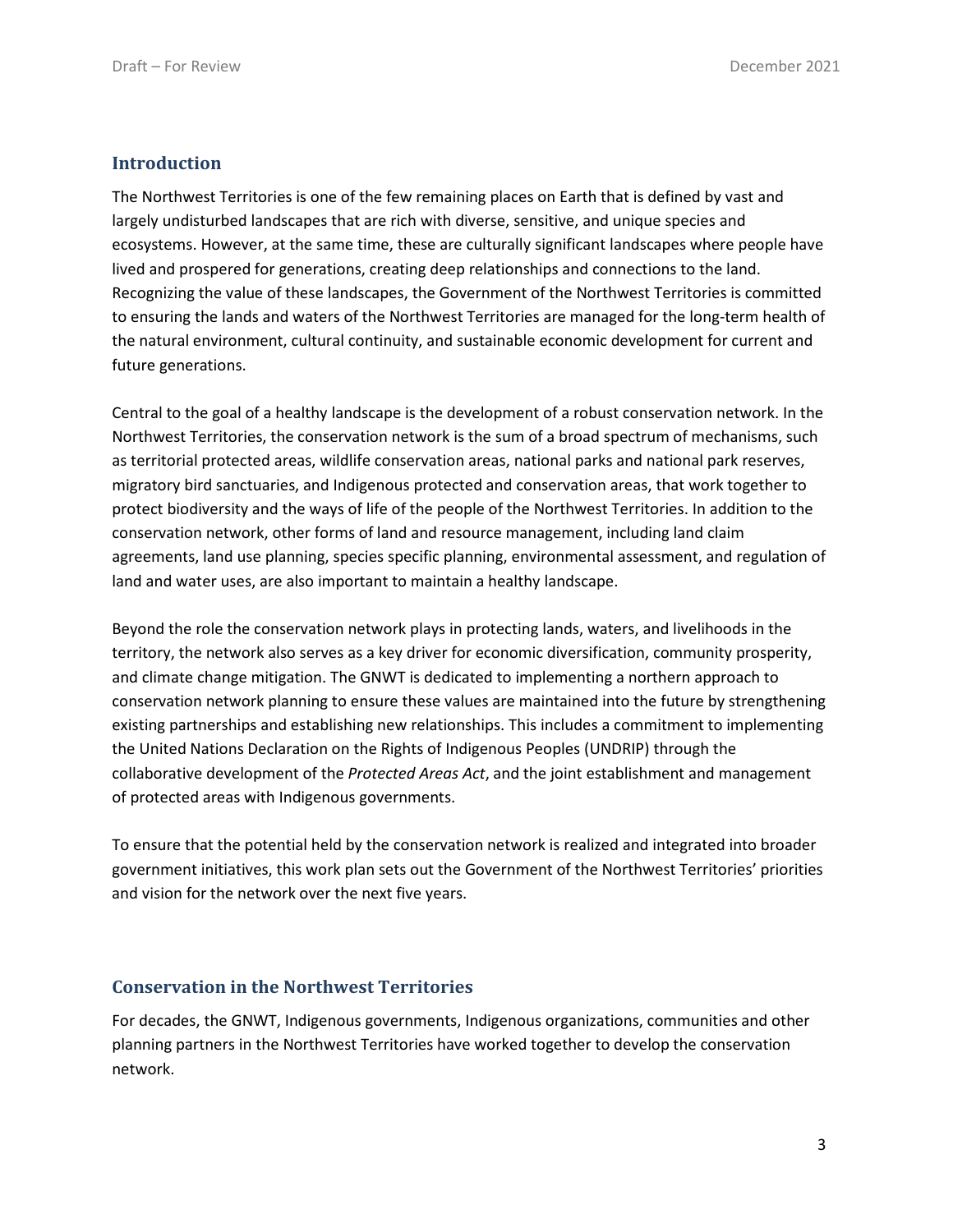In 1999, the finalization of the Northwest Territories Protected Areas Strategy formalized a collaborative planning process involving communities, governments, environmental nongovernmental organizations, and industry. Through this community-led process, the Saoyú-?ehdacho National Historic Site was established, several areas of interest were identified across the territory, and a series of assessments were conducted for each area to provide the information necessary to work towards formal designation. Currently, 17.3% of the Northwest Territories has been established as federal, territorial, or Indigenous protected areas, conserved areas, and conservation zones.

Building on the Northwest Territories Protected Area Strategy and preparing for a more active role in land management resulting from the 2014 devolution of authority from the federal to the territorial government, the Government of the Northwest Territories developed *Healthy Land, Healthy People* in 2016, the first five-year work plan to advance conservation network planning. This work plan sets out two priority outcomes that were to be achieved through a series of objectives:

- Conclude the planning and decision-making processes for each of the existing candidate areas.
- Develop a renewed strategy for conservation network planning in partnership with Indigenous governments and other partners.

Significant progress was made to advance the conservation network over this period. One of the central achievements was the 2019 enactment of the *Protected Areas Act,* which the Government of the Northwest Territories developed in partnership with Indigenous governments, Indigenous organizations, regulatory boards, non-government organizations, industry representatives, and the public. The *Act* provides a new uniquely collaborative means to protect, conserve, and maintain the biodiversity, ecological integrity, and cultural continuity of the territory through the creation of Territorial Protected Areas, which are cooperatively established and managed with Indigenous governments and Indigenous organizations.

Through the *Act,* and financially supported by the Canada Nature Fund, two new Territorial Protected Areas, Thaidene Nëné and Ts'udé Nilįné Tuyeta, have been established, significantly expanding the conservation network. In addition, connected to Thaidene Nëné Territorial Protected Area the GNWT also established a Wildlife Conservation Area and collaborated with Parks Canada and Indigenous government partners on the establishment of a National Park Reserve. The Government of the Northwest Territories also worked closely with Indigenous and federal partners on the establishment of the Edéhzhíe Dehcho Protected Area and proposed National Wildlife Area.

Beyond the expansion of the network and innovations in the legislative framework for conservation, the Government of the Northwest Territories also dedicated considerable effort to increasing the understanding and awareness of, as well as capacity to support, conservation efforts in the Northwest Territories. Territorial government staff and leadership made significant contributions to national projects, such as the Pathway to Canada Target 1 initiative<sup>[4](#page-3-0)</sup>, the Indigenous Circle of Experts, the

<span id="page-3-0"></span><sup>4</sup> Pathway to Canada Target 1 was a partnership of federal, provincial, territorial and Indigenous governments that came together to meet Canada's biodiversity goals and targets, including protection of at least 17% of terrestrial areas and inland waters, and 10% of marine and coastal area of Canada by 2023. https://www.conservation2020canada.ca/home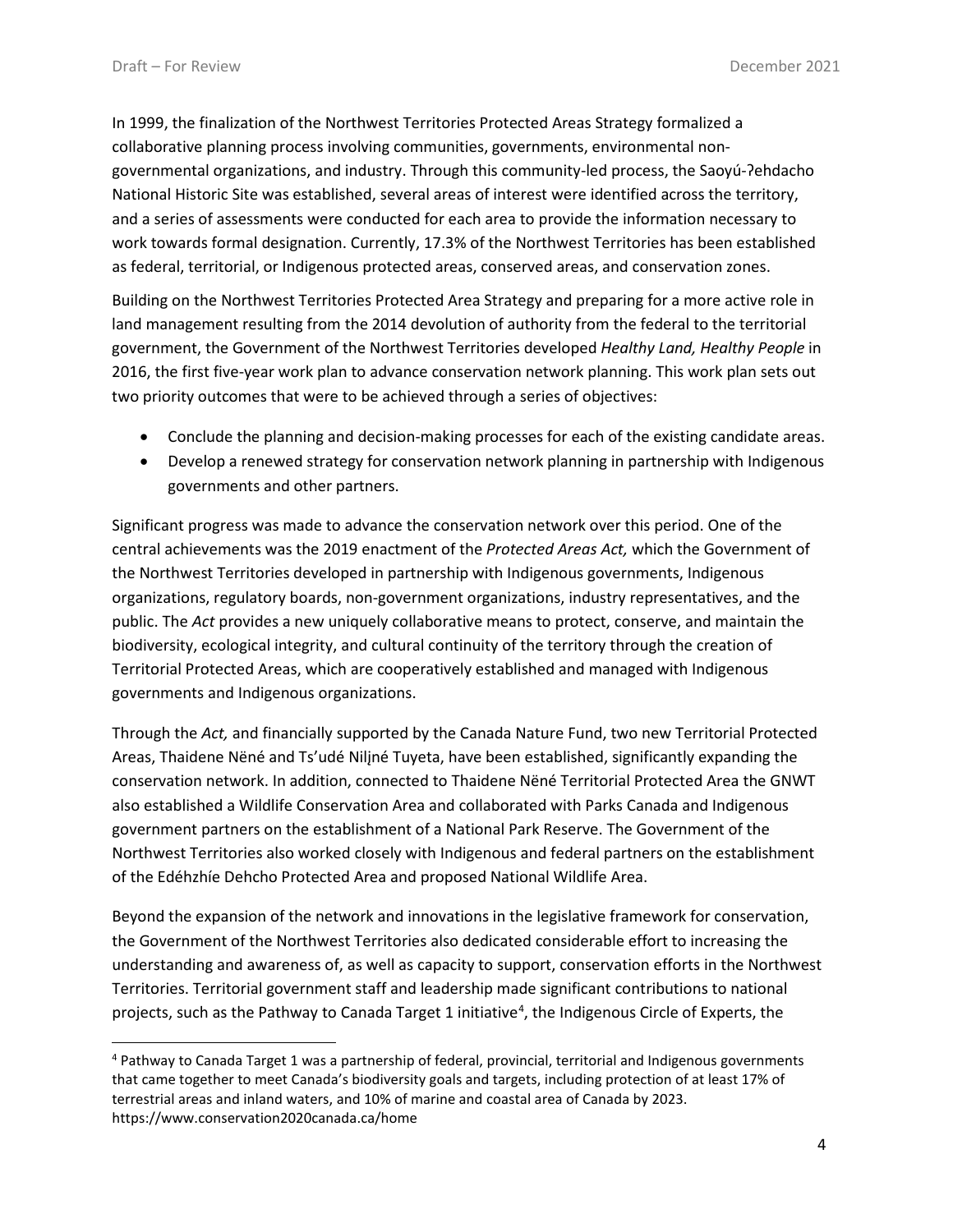Canadian Parks Council, and the Canadian Council on Ecological Areas. Within the territory, ongoing work has focused on building a network of conservation practitioners by bringing experts in to provide training, share insights from other jurisdictions, and study the challenges facing northern conservation efforts. Recent highlights of this work include the February 2020 NWT Conservation Network Gathering in Yellowknife that brought together practitioners from across the territory and experts from around Canada to learn and share, and in early 2021 a series of training sessions on Healthy Country Planning, an Indigenous-led conservation planning tool developed in Australia. Both of these projects demonstrate the extent to which territorial interest and capacity in conservation has grown over the past five years.

While much progress has been made on the two priority outcomes from *Healthy Land, Healthy People 2016-2021,* some items from the original work plan are outstanding. We hope to address these in this work plan and we look forward to continued progress on the NWT conservation network.

#### **Protecting What's Important**

Recent years have seen great innovation and progress in conservation initiatives across the country. Building upon decades of effort and invention, the conservation field has grown and matured.

Key to the growth and momentum of conservation in Canada are two factors: a commitment to engage with Indigenous governments and communities as partners and leaders in protecting lands and water, and renewed commitment to robust national biodiversity targets.

#### Indigenous Leadership

In recent decades there has been a growing recognition of the important role of Indigenous leadership and stewardship in conservation, as well as the often-damaging history of conservation efforts on Indigenous communities. Around the world, Indigenous peoples' own, use, occupy, or manage at least a quarter of the planet's land, including much of the areas with limited human disturbance. Indigenous peoples, employing land management practices that have stewarded their territories for generations, continue to ensure natural systems are protected and their ways of life are sustained. For Canada, and the world, to meet its conservation targets, it is essential to learn from, support and work with Indigenous peoples.

In Canada, a central focus of the discussion around Indigenous leadership in conservation has been the concept of Indigenous Protected and Conserved Areas, which was developed and adopted by the Indigenous Circle of Experts, a group of Indigenous leaders that was formed to support and provide advice to the Pathway to Canada Target 1 initiative. The final report of the Indigenous Circle of Experts, *We Rise Together,* describes these areas as having a spectrum of governance structures and management objectives and sharing three key elements:

• They are Indigenous-led conservation initiatives that reflect the objectives and needs of their respective nations or governments and emerge through transparent negotiations.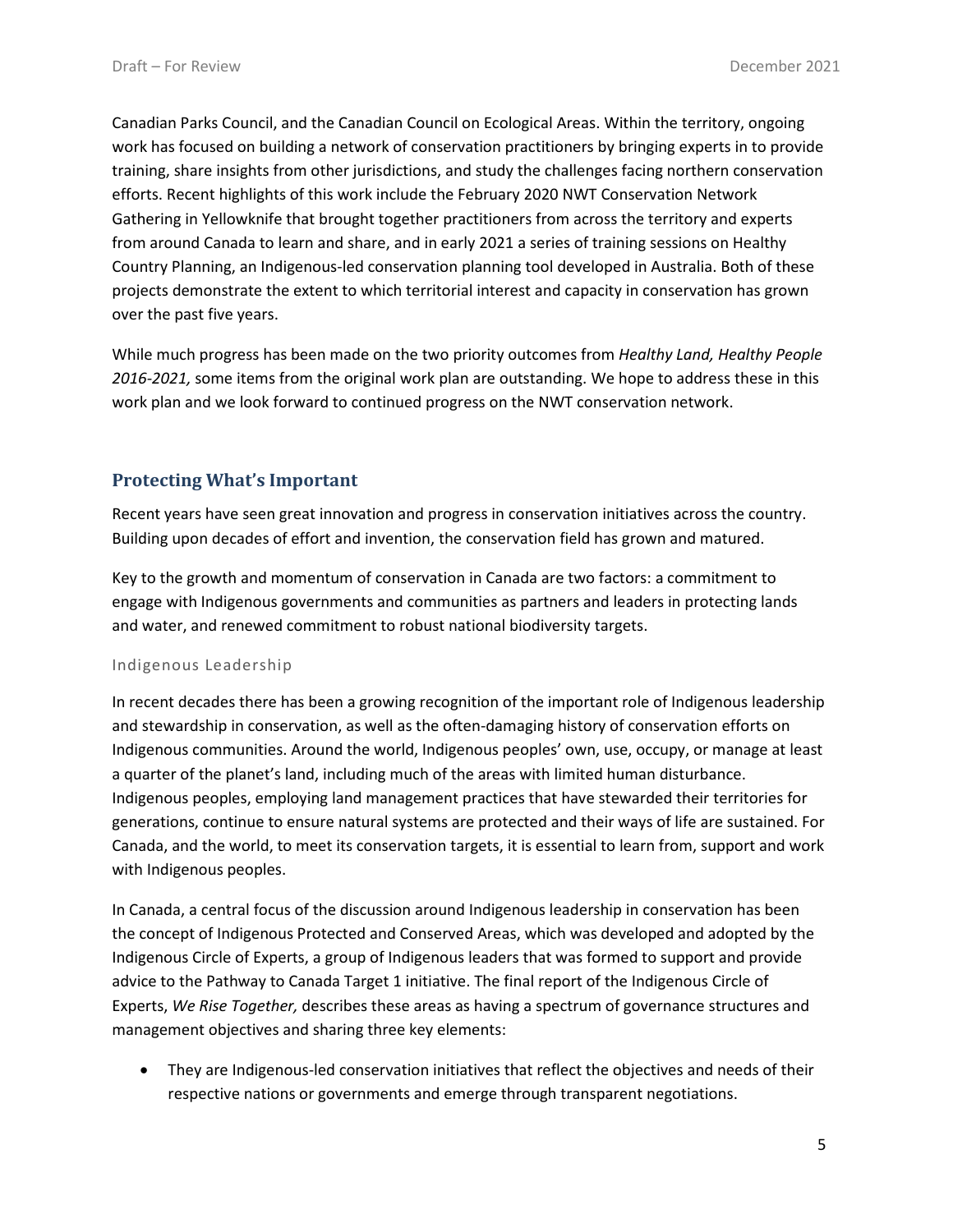- They represent a long-term commitment to conservation to conserve lands and waters for future generations, as aligned with Indigenous peoples' multi-generational view of stewarding their territories; and
- They elevate Indigenous rights and responsibilities and ensure Indigenous peoples' continued relationship with and authority over the land and water is assured.

The benefit and promise of Indigenous Protected and Conserved Areas is that they not only provide for long-term protection and stewardship, but do so while promoting respect for Indigenous knowledge systems, protocols and ceremony, supporting the revitalization of Indigenous languages, building economic opportunities, protecting food security, and employing holistic approaches to management planning.

In the Northwest Territories, Indigenous Governments have taken action to protect the land and waters through a variety of means. In recent years, several Indigenous Protected and Conserved Areas have been or are planned to be designated through Indigenous law (ie. band council, regional assembly resolutions, or through a law of a self-government), on private land or also designated through territorial and federal law.

#### National Biodiversity Targets

The most globally recognized way to conserve biodiversity is through national and global targets to conserve land and water. The current goals and targets went until 2020 and approval of new goals and targets has been delayed due to the global pandemic. Both the global (Aichi Target 11) and national (Canada Target 1) targets aim to protect 17 percent of terrestrial lands and 10 percent of marine areas by 2020.

The Convention on Biological Diversity (CBD) is developing a Post-2020 Global Biodiversity Framework, which is anticipated to be adopted at the 15<sup>th</sup> Conference of the Parties to the CBD meeting in April 2022. This framework will undoubtedly include protected area targets that build on previous targets. Following the release of global biodiversity targets, it is expected that member countries to the Convention on Biological Diversity, including Canada, would release their own national targets to reflect their regional actions to achieve the global framework.

To achieve the 2020 global and national targets, the multi-partner Pathway to Canada Target 1 initiative, which included local, provincial, territorial, federal governments, Indigenous organizations and non-governmental organizations, developed a plan for how jurisdictions could reach Canada's Target 1. The resulting *One With Nature* report provides broad guidance for this effort including best practices and indicators for making and measuring success. In addition, the federal government invested significant funding through the Canada Nature Fund to support projects that add to Canada's conservation network, and have announced new, complementary funding for nature-based solutions as part of its most recent budget.

Beyond the Pathway to Canada Target 1 initiative, the federal government has committed to conserve and protect 25% of Canada's land and 25% of Canada's oceans by 2025, and work towards 30% of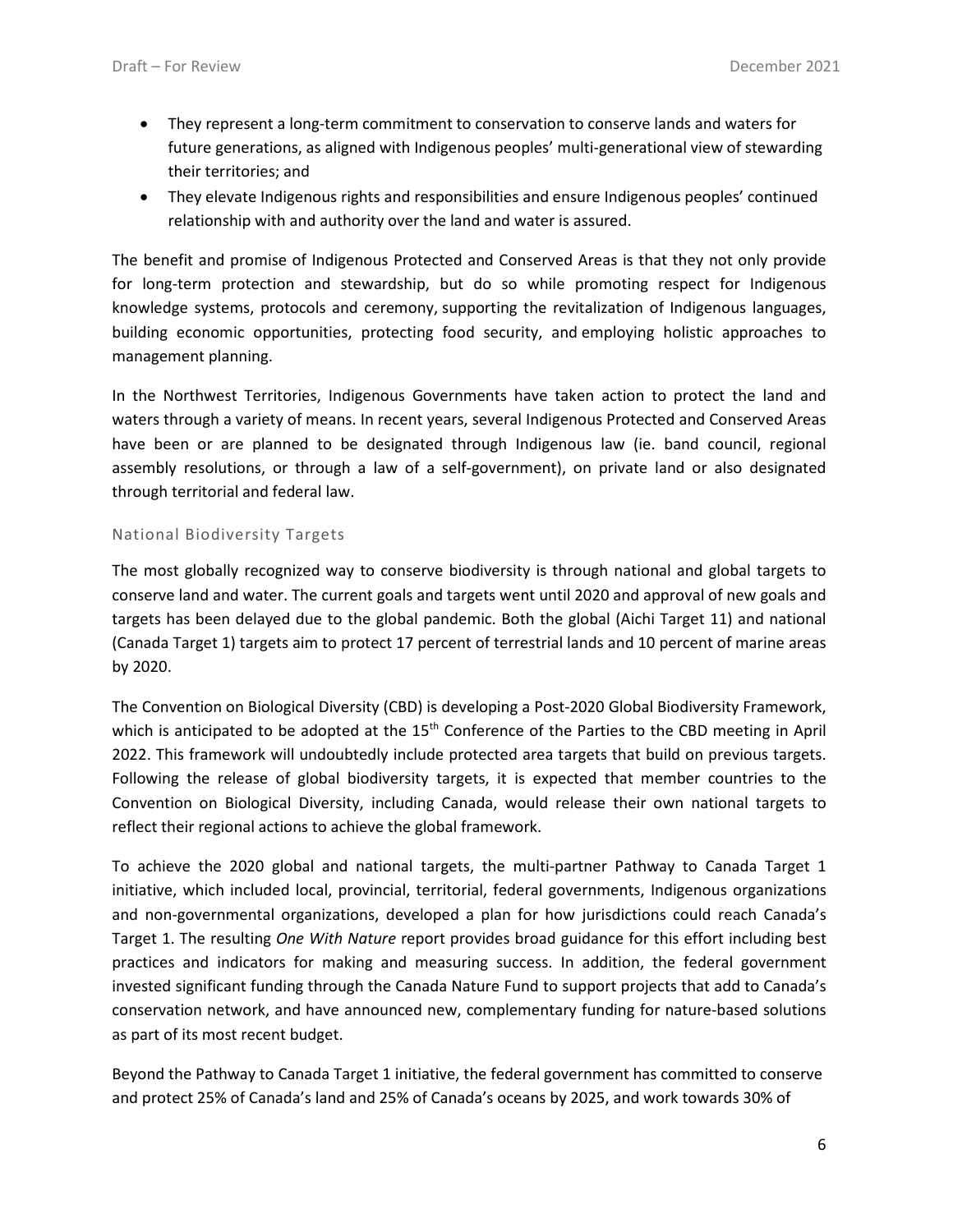each by 2030<sup>[5](#page-6-0)</sup>, and has committed considerable funds to achieve these goals. The GNWT will continue to engage in national conservation discussions, however decisions in the NWT will continue to be made in collaboration with Indigenous governments, Indigenous organizations and stakeholder input. This work will contribute to, but is not based on, these federal targets.

Amidst discussions of more ambitious targets and engagement with Indigenous peoples, territorial and federal governments continue to strive to work more effectively to address various conservation concerns. Central to this pursuit are questions around how to leverage protected areas to mitigate the impacts of climate change, ensure that a robust network of protected areas remains well-connected, and manage these remote areas effectively and efficiently. The Northwest Territories is facing each of these challenges, but in the strength of the collaboration between Indigenous, territorial, and federal governments, and partners and the continued health of the land there is great opportunity to address them.

Climate Change: In the Northwest Territories, as in all northern regions, climate change will have a significant impact on the fragile landscapes and a way of life that has evolved to thrive in the cold. However, the conservation network offers one part of a broader solution by providing refuge for increasingly threated species and ecosystems, protection from ongoing human disturbance, and allowing for monitoring to better understand the scope of change in the territory.

Connectivity: Increasingly it is understood and acknowledged that a conservation network cannot be a collection of protected ecological islands. Instead, the network needs to be well-connected to counter the impacts of ecosystem fragmentation and provide greater resilience in the face of a changing climate. However, climate change and ongoing development pressures can create a challenge for future connectivity. To ensure connectivity is maintained, conservation network planning needs to complement broader ongoing regional land use planning discussions that set out an overarching vision for a healthy landscape. The Government of the Northwest Territories is committed to ensuring lands in the territory remain healthy and sustainably managed. This vision is set out in the government's *Land Use and Sustainability Framework*.

Supporting Indigenous Guardians: While expanding the conservation network provides greater biodiversity protection, minimizes the effects of climate change, and improves connectivity, greater scale creates greater management challenges. Increasingly, to manage the conservation network effectively as well as draw upon and support Indigenous stewardship, Indigenous communities are championing, developing, and implementing Guardian programs. Guardians are often described as the 'boots-on-the-ground' and the 'eyes and ears' of the territory. These programs employ Indigenous community members to act as stewards on the land, patrolling, monitoring, collecting data, and providing technical assistance to conservation officers and scientists while also educating visitors about proper land use. Moreover, Guardians programs have a direct link to strengthening culture by educating Indigenous youth on cultural values and conservation laws, building opportunities to share

<span id="page-6-0"></span><sup>&</sup>lt;sup>5</sup> A Healthy Environment and a Healthy Economy. Government of Canada 2021. Retrieved from https://www.canada.ca/en/services/environment/weather/climatechange/climate-plan/climate-planoverview/healthy-environment-healthy-economy.html#tc8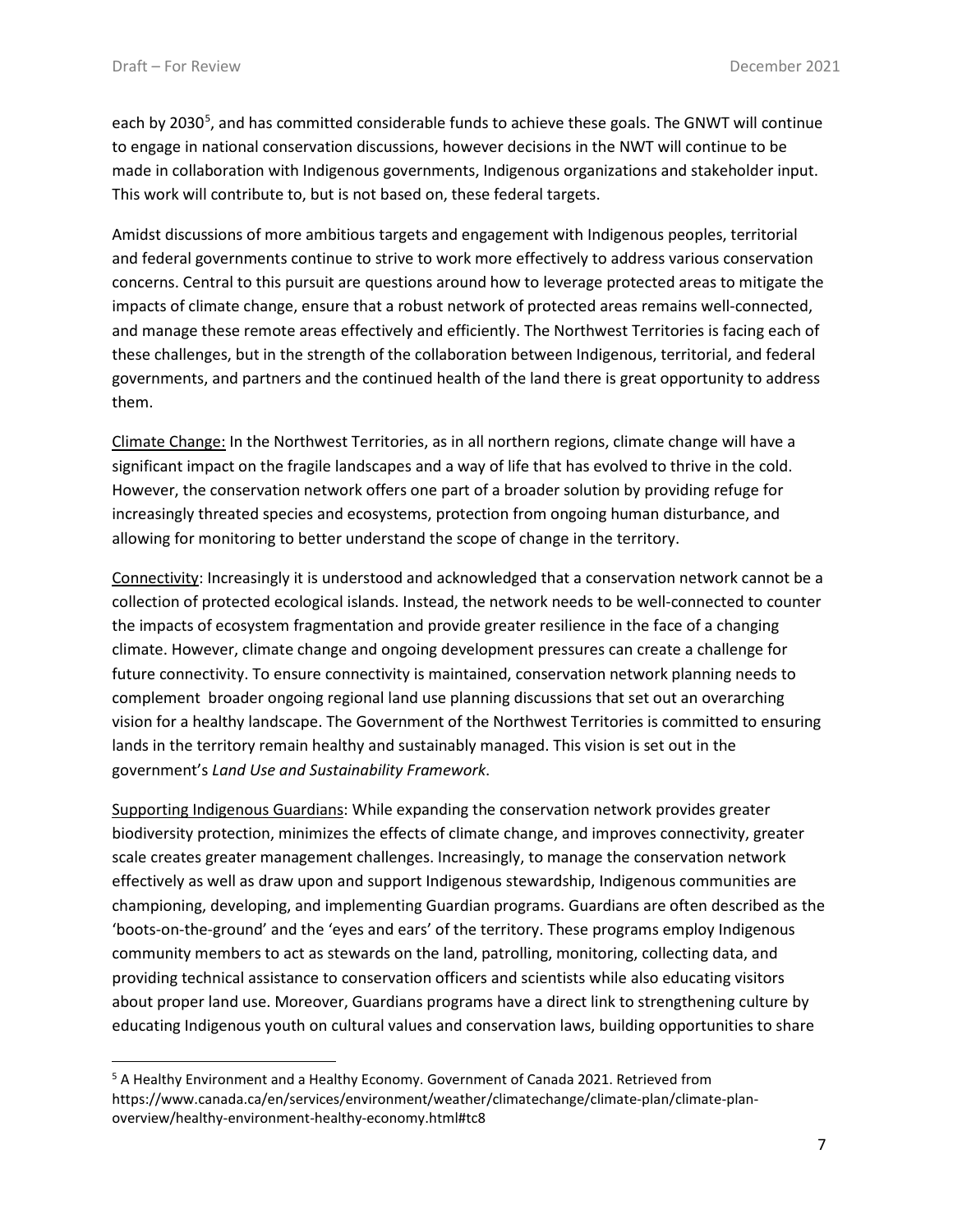Indigenous worldviews with visitors and other land users, and creating sustainable livelihoods. In the Northwest Territories, Guardians programs are increasingly central to the implementation of management agendas for conservation and protected areas.

#### **Priority Outcomes for the Territorial Conservation Network 2022-2027**

Recognizing that conservation is a key part of ensuring a healthy landscape and is maintained for future generations, it is important to continue looking ahead. This document outlines the Government of the Northwest Territories' priorities and work plan for developing, monitoring, and supporting the conservation network and managing Territorial Protected Areas over the next 5 years.

This plan was developed based on a review of outstanding items from the original *Healthy Land, Healthy People* work plan, operational changes resulting from new legislative requirements, and input from a public survey in early 2021 on the next steps for the territorial conservation network. The public survey highlighted several key sentiments including a desire to see the existing priorities from the original work plan carry forward, further focus on partnerships and collaboration, an emphasis on maximizing the value of conservation to northerners by supporting economic development interests, and additional support for capacity building among conservation partners. Further details about the feedback received through this public survey can be found online at the Department of Environment and Natural Resources website. The following set of priority outcomes and specific objectives aim to capture the expectations of respondents, meet the government's legislated responsibilities, and set out the future of the conservation network.

| Objective                                                                                         | <b>Description</b>                                                                                                                                                                                                                                                                                                                                                                                                                                                                                                     |
|---------------------------------------------------------------------------------------------------|------------------------------------------------------------------------------------------------------------------------------------------------------------------------------------------------------------------------------------------------------------------------------------------------------------------------------------------------------------------------------------------------------------------------------------------------------------------------------------------------------------------------|
| Develop and implement regulations for each<br><b>Territorial Protected Area</b>                   | Territorial Protected Areas are created through site-<br>specific regulations that give force to the terms of<br>each establishment agreement signed with Indigenous<br>governments. Each establishment agreement sets out a<br>unique and tailored governance and management<br>framework to suit the area. For each Territorial<br>Protected Area, the Government of the Northwest<br>Territories will work with its partners to develop and<br>implement regulations.                                               |
| Support the management responsibilities of<br><b>Territorial Protected Area Management Boards</b> | Authority for Territorial Protected Area management is<br>delegated to protected area-specific management<br>boards. These boards are responsible for overseeing the<br>development and implementation of protected area<br>management plans and ongoing authorizations within<br>the protected area. Government of the Northwest<br>Territories staff will support the operations of these<br>boards and work through the processes set out in the<br>establishment agreements to implement board<br>recommendations. |

#### 1. Support the Effective and Equitable Management of the Conservation Network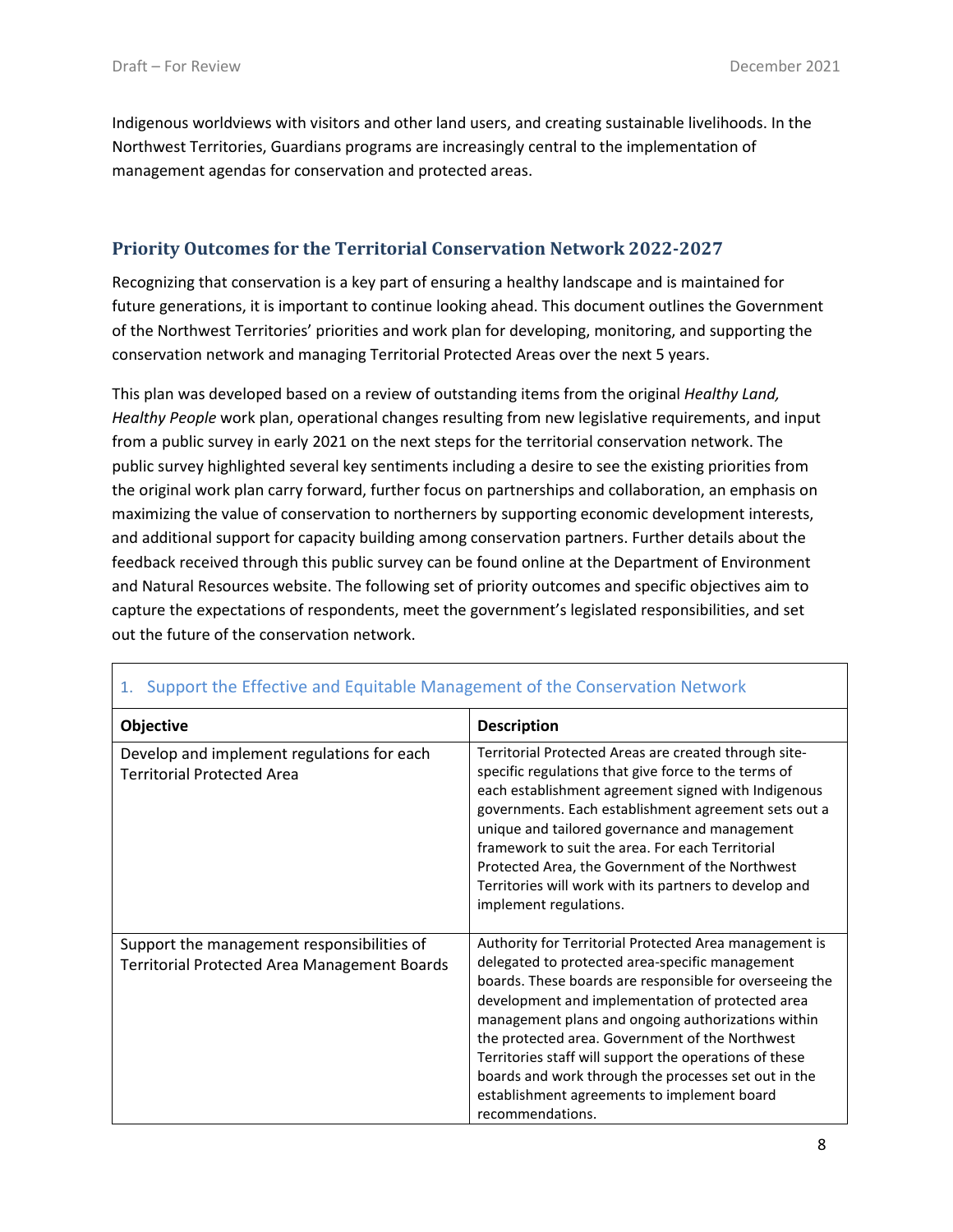| Work with Territorial Protected Area<br>Management Boards to monitor Territorial<br>Protected Areas to ensure management goals<br>are being met | Setting management goals for each protected area is a<br>crucial task for management boards as they develop<br>plans for the area. However, to ensure the goals for each<br>plan are achieved, it is essential to also set out indicators<br>to monitor the effectiveness of strategies to achieve<br>management goals. The Government of the Northwest<br>Territories will work with management boards to<br>develop and implement a robust monitoring program to<br>ensure management goals are being met and key<br>elements of each area remain well-protected. |
|-------------------------------------------------------------------------------------------------------------------------------------------------|---------------------------------------------------------------------------------------------------------------------------------------------------------------------------------------------------------------------------------------------------------------------------------------------------------------------------------------------------------------------------------------------------------------------------------------------------------------------------------------------------------------------------------------------------------------------|
| Public education and enforcement in Territorial<br><b>Protected Areas</b>                                                                       | The establishment of protected areas creates new<br>restrictions around what can and cannot be done within<br>an area. Restrictions are essential to ensure<br>management goals are met and the key features of an<br>area are protected. Renewable Resource Officers play an<br>important role in enforcing regulations. The Government<br>of the Northwest Territories will continue to promote<br>public awareness of the Protected Areas Act and site-<br>specific regulations.                                                                                 |

### 2. Learn and Communicate about Innovation across the Conservation Network

| Objective                                                                                                 | <b>Description</b>                                                                                                                                                                                                                                                                                                                                                                                                                                                                                                                                                                                                                                                                                                                                                                                                    |
|-----------------------------------------------------------------------------------------------------------|-----------------------------------------------------------------------------------------------------------------------------------------------------------------------------------------------------------------------------------------------------------------------------------------------------------------------------------------------------------------------------------------------------------------------------------------------------------------------------------------------------------------------------------------------------------------------------------------------------------------------------------------------------------------------------------------------------------------------------------------------------------------------------------------------------------------------|
| Develop a research plan to support conservation<br>network establishment, planning, and<br>implementation | There are many questions and challenges for the future<br>of the Northwest Territories' conservation network, the<br>unknowns of climate change, ongoing developments<br>around how to effectively manage areas for their long-<br>term health, the role and integration of traditional<br>knowledge into decision-making processes, changes in<br>wildlife patterns and habits, and much more. To ensure<br>that these questions are addressed and conservation in<br>the Northwest Territories is pursued in the most<br>innovative and up-to-date manner, the Government of<br>the Northwest Territories will work with Indigenous<br>governments, Indigenous organizations and academic<br>partners to develop a research plan to support<br>conservation network establishment, planning, and<br>implementation. |
| Provide public with timely and relevant<br>information on the conservation network                        | Key to the long-term success of the conservation<br>network is strong public support. Ensuring the public is<br>supportive of conservation requires understanding and<br>awareness of what is happening and why. To this end,<br>the Government of the Northwest Territories will work<br>to ensure the public has up-to-date and relevant<br>information through the Northwest Territories Protected<br>Areas Registry and improved website materials.                                                                                                                                                                                                                                                                                                                                                               |
| Provide robust public education and appropriate<br>visitor experience in Territorial Protected Areas      | Beyond the protection of biodiversity and ecological<br>integrity, the conservation network provides a unique<br>opportunity for the public to learn about the lands and                                                                                                                                                                                                                                                                                                                                                                                                                                                                                                                                                                                                                                              |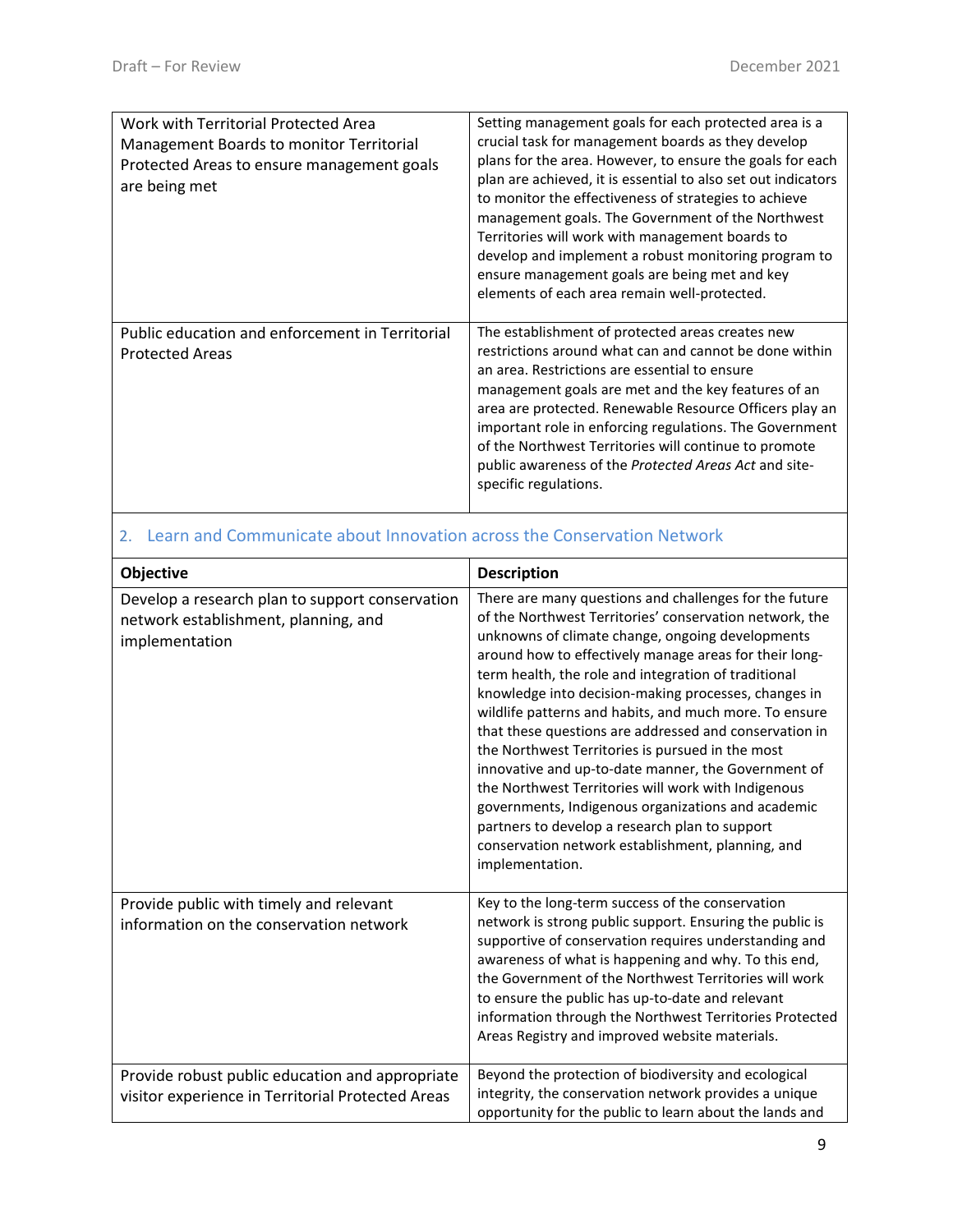| waters of the Northwest Territories and the ways of life   |
|------------------------------------------------------------|
| of Indigenous peoples. Robust public education and         |
| visitor experiences are important for building support for |
| conservation and improving the well-being of all           |
| residents. The Government of the Northwest Territories     |
| will work with its partners and the management boards      |
| to develop public education materials for Territorial      |
| Protected Areas and the conservation network broadly,      |
| as well as ensuring appropriate, respectful, and engaging  |
| visitor experience opportunities.                          |
|                                                            |

### 3. Continue to Develop the Northwest Territories Conservation Network

| Objective                                                                                                                                                        | <b>Description</b>                                                                                                                                                                                                                                                                                                                                                                                                                                                                                                                                                                                                                                                                                                                                                                                                                                  |
|------------------------------------------------------------------------------------------------------------------------------------------------------------------|-----------------------------------------------------------------------------------------------------------------------------------------------------------------------------------------------------------------------------------------------------------------------------------------------------------------------------------------------------------------------------------------------------------------------------------------------------------------------------------------------------------------------------------------------------------------------------------------------------------------------------------------------------------------------------------------------------------------------------------------------------------------------------------------------------------------------------------------------------|
| Continue with Dinàgà Wek'èhodì negotiations<br>towards decision-making on the establishment<br>of the Candidate Protected Area under the<br>Protected Areas Act. | Currently, Dinàgà Wek'èhodì in North Arm of Great Slave<br>Lake, is listed as a Candidate Protected Area under the<br>Protected Areas Act. Negotiations with the Indigenous<br>partners are ongoing and will continue to work towards<br>establishment.                                                                                                                                                                                                                                                                                                                                                                                                                                                                                                                                                                                             |
| Conclude decision-making processes on other<br>areas of interest.                                                                                                | The original Healthy Land, Healthy People work plan set<br>out seven areas that were identified and assessed<br>through the Protected Area Strategy and an eighth area<br>(Thaidene Nëné) advanced as a proposed National Park<br>Reserve and territorial conservation designations. Three<br>of these areas, Thaidene Nëné, Ts'udé Niliné Tuyeta, and<br>Edéhzhíe, have been established as protected areas, and<br>a fourth, Dinàgà Wek'èhodì, is currently listed as a<br>Candidate Area under the Protected Areas Act. The<br>remaining four areas, Ka'a'gee Tu, Łue Túé Sųlá, Ejié Túé<br>Ndáde, and Sambaa K'e, will continue to be a priority<br>focus going forward and the Government of the<br>Northwest Territories will work to conclude decision-<br>making for each of these areas with local and regional<br>Indigenous governments. |
| Support Indigenous governments on areas<br>nominated for inclusion in the conservation<br>network.                                                               | The GNWT will support Indigenous governments as<br>requested on reviewing options for inclusion of areas of<br>interest in the conservation network. The Government<br>of the Northwest Territories will support IGOs with<br>assistance to ensure the nomination package is<br>complete. The nomination process is outlined in<br>Appendix A.                                                                                                                                                                                                                                                                                                                                                                                                                                                                                                      |

# 4. Assess Conservation Network Planning in the Northwest Territories

| <b>Objective</b>                          | <b>Description</b>                                        |
|-------------------------------------------|-----------------------------------------------------------|
| Create criteria for the nomination of new | The Government of the Northwest Territories will work     |
| <b>Territorial Protected Areas</b>        | with its partners and internally to determine appropriate |
|                                           | criteria to determine the eligibility of land to be       |
|                                           | considered for establishment as a candidate protected     |
|                                           | area. Please see draft criteria (appendix A.) Note: We    |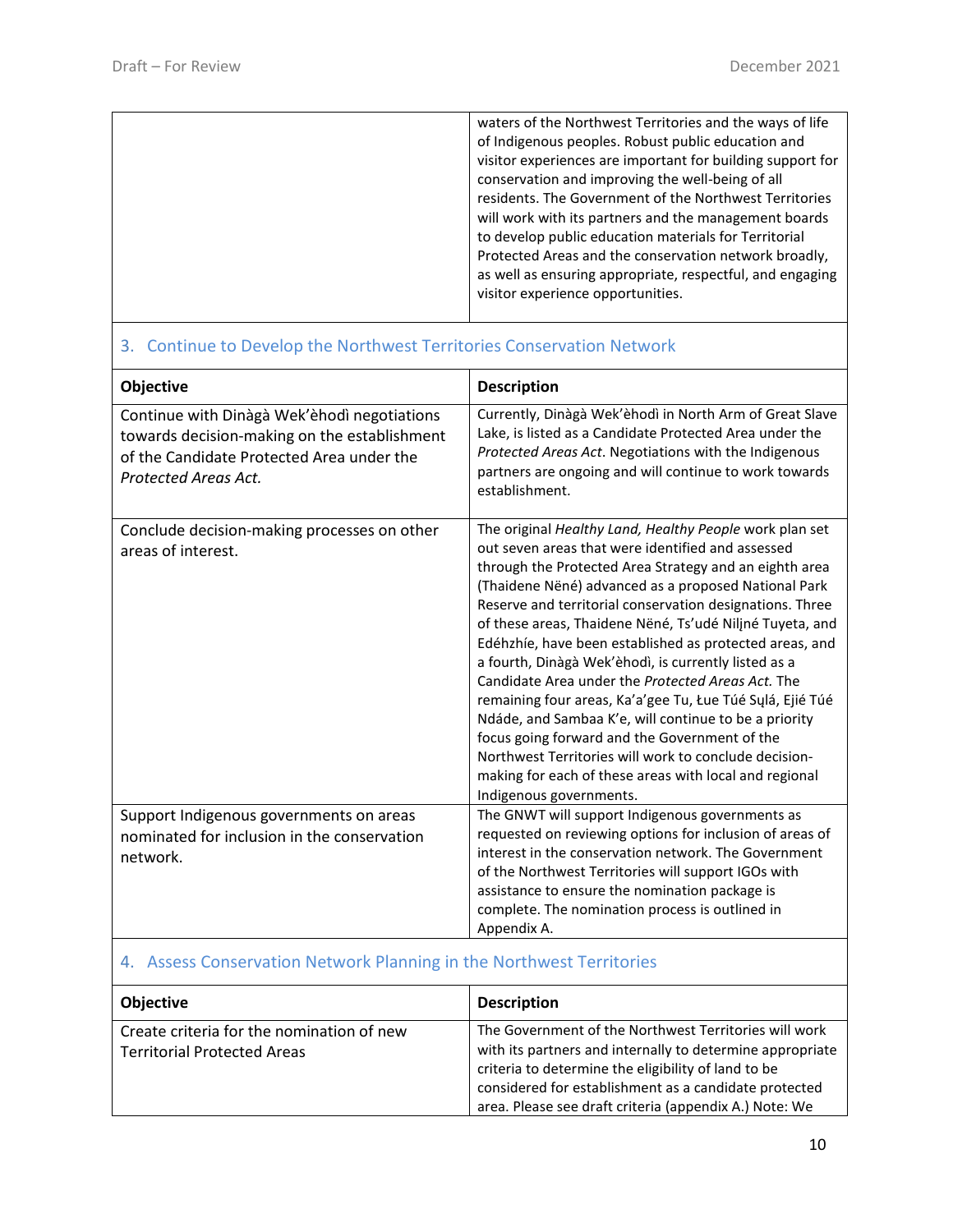|                                                                                                                    | welcome comments on Appendix A and could pull this<br>out before sending the document out for external<br>review and request input more broadly on draft criteria.                                                                                                                                                                                                                                                                                                                                                                                                                                                                                                                                                 |
|--------------------------------------------------------------------------------------------------------------------|--------------------------------------------------------------------------------------------------------------------------------------------------------------------------------------------------------------------------------------------------------------------------------------------------------------------------------------------------------------------------------------------------------------------------------------------------------------------------------------------------------------------------------------------------------------------------------------------------------------------------------------------------------------------------------------------------------------------|
| Assess the conservation network for gaps in<br>ecological representation, cultural continuity<br>and connectivity. | Recognizing the importance of connectivity and<br>ecological representation to a robust and effective<br>conservation network, it is important to understand<br>what needs exist prior to seeking opportunities to fill the<br>gaps. The Government of the Northwest Territories will<br>undertake an assessment of the conservation network to<br>understand these gaps, in turn providing more detailed<br>information to inform future conservation network<br>planning decisions.                                                                                                                                                                                                                              |
| Develop a plan for sustainably financing the<br>conservation network                                               | The establishment of a conservation network is only one<br>part of the broader conservation effort. Ensuring that an<br>area, and the network generally, are effectively<br>managed to support conservation goals is crucial.<br>However, achieving these goals requires ongoing and<br>sustainable financing to support management<br>operations. The Government of the Northwest<br>Territories will work with partners from Indigenous<br>governments, Indigenous organizations, the federal<br>government, the philanthropic sector, non-<br>governmental organizations, and other jurisdictions to<br>develop a detailed plan to ensure the conservation<br>network is sustainably funded over the long-term. |

## **5.** Support Indigenous Government and Organization Capacity Building

| <b>Objective</b>                                                                                                                       | <b>Description</b>                                                                                                                                                                                                                                                                                                                                                                                                                                                                                                                                                                                                                                                                               |
|----------------------------------------------------------------------------------------------------------------------------------------|--------------------------------------------------------------------------------------------------------------------------------------------------------------------------------------------------------------------------------------------------------------------------------------------------------------------------------------------------------------------------------------------------------------------------------------------------------------------------------------------------------------------------------------------------------------------------------------------------------------------------------------------------------------------------------------------------|
| Provide information and support to Indigenous<br>governments and Indigenous organizations on<br>conservation initiatives as requested. | Land initiatives such as conservation and protected areas<br>establishment, land use planning and Indigenous<br>Protected and Conserved Areas are important avenues<br>for Indigenous governments and communities to further<br>promote traditional knowledge systems, protocols and<br>ceremony, supporting the revitalization of language,<br>building economic opportunities, protecting food<br>security, and employing holistic approaches to<br>management planning. The Government of the<br>Northwest Territories will work with Indigenous partners<br>to ensure a shared understanding of how various<br>designations work and potentially integrate into the<br>conservation network. |
| Support the development and implementation<br>of Guardians programs                                                                    | Guardians programs for protected areas are an<br>increasingly central part of Indigenous conservation<br>efforts. Several programs currently exist in the<br>Northwest Territories, operating throughout the<br>respective community's traditional territory. The<br>Government of the Northwest Territories will work with                                                                                                                                                                                                                                                                                                                                                                      |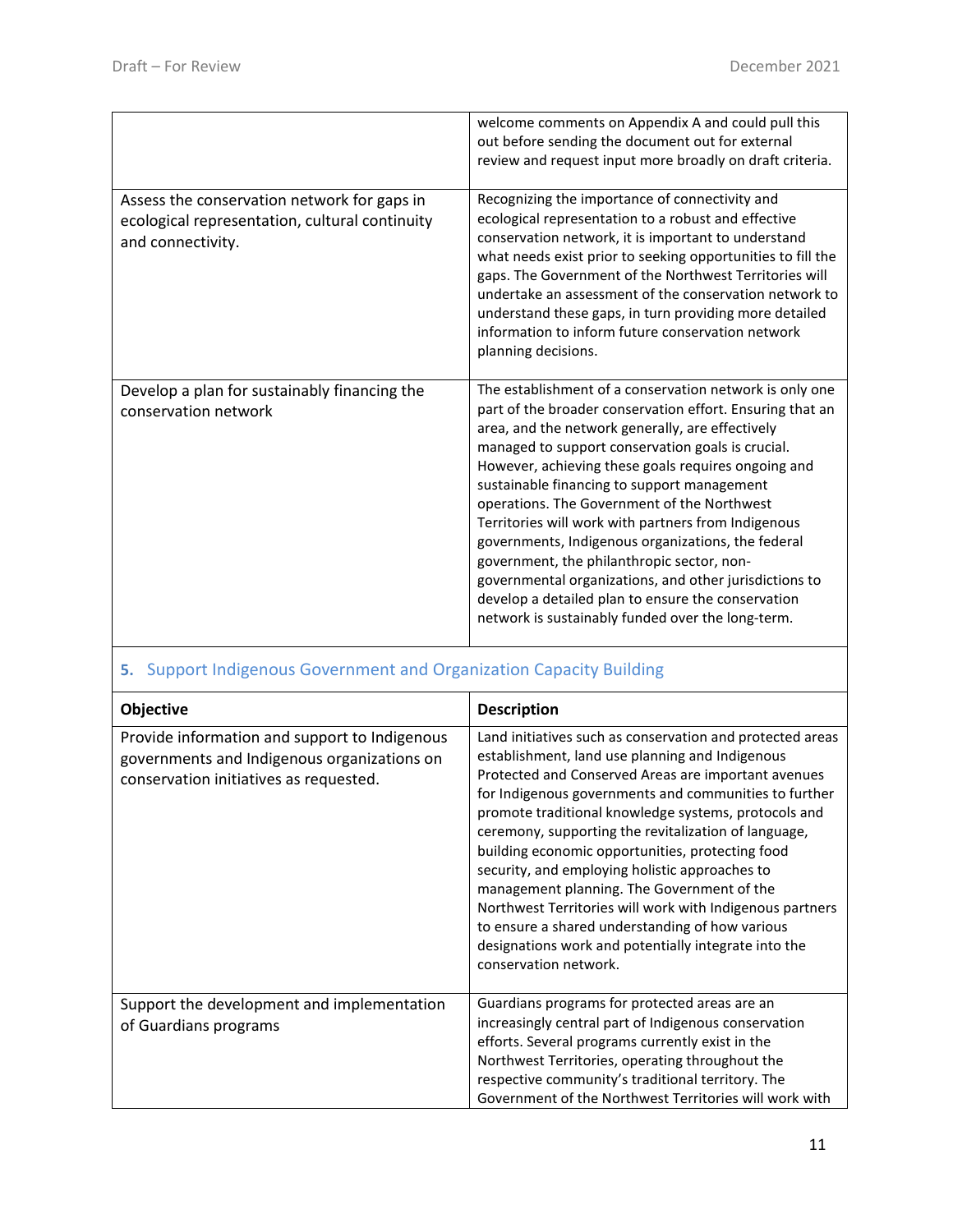|                                                                                  | its partners to support the continued development and<br>implementation of Guardians programs through training<br>and funding programs, as well as facilitating the sharing<br>of knowledge and innovation.                                                                                                                                                                                                                                                                                                                                                                                                                                                                                                |
|----------------------------------------------------------------------------------|------------------------------------------------------------------------------------------------------------------------------------------------------------------------------------------------------------------------------------------------------------------------------------------------------------------------------------------------------------------------------------------------------------------------------------------------------------------------------------------------------------------------------------------------------------------------------------------------------------------------------------------------------------------------------------------------------------|
| Provide robust and relevant training for<br>conservation planning and management | Across the territory, Indigenous governments and<br>Indigenous organizations are contributing to<br>conservation initiatives in a variety of ways, through<br>direct involvement in cooperative management boards<br>for Territorial Protected Areas, National Park Reserves,<br>National Wildlife Areas and other protected areas, the<br>development of Guardians programs, land use planning,<br>and much more. The Government of the Northwest<br>Territories will support this broad spectrum of work by<br>working with Indigenous communities to identify<br>training requirements and implement programs, such as<br>the recent Healthy Country Planning training program, to<br>fill those needs. |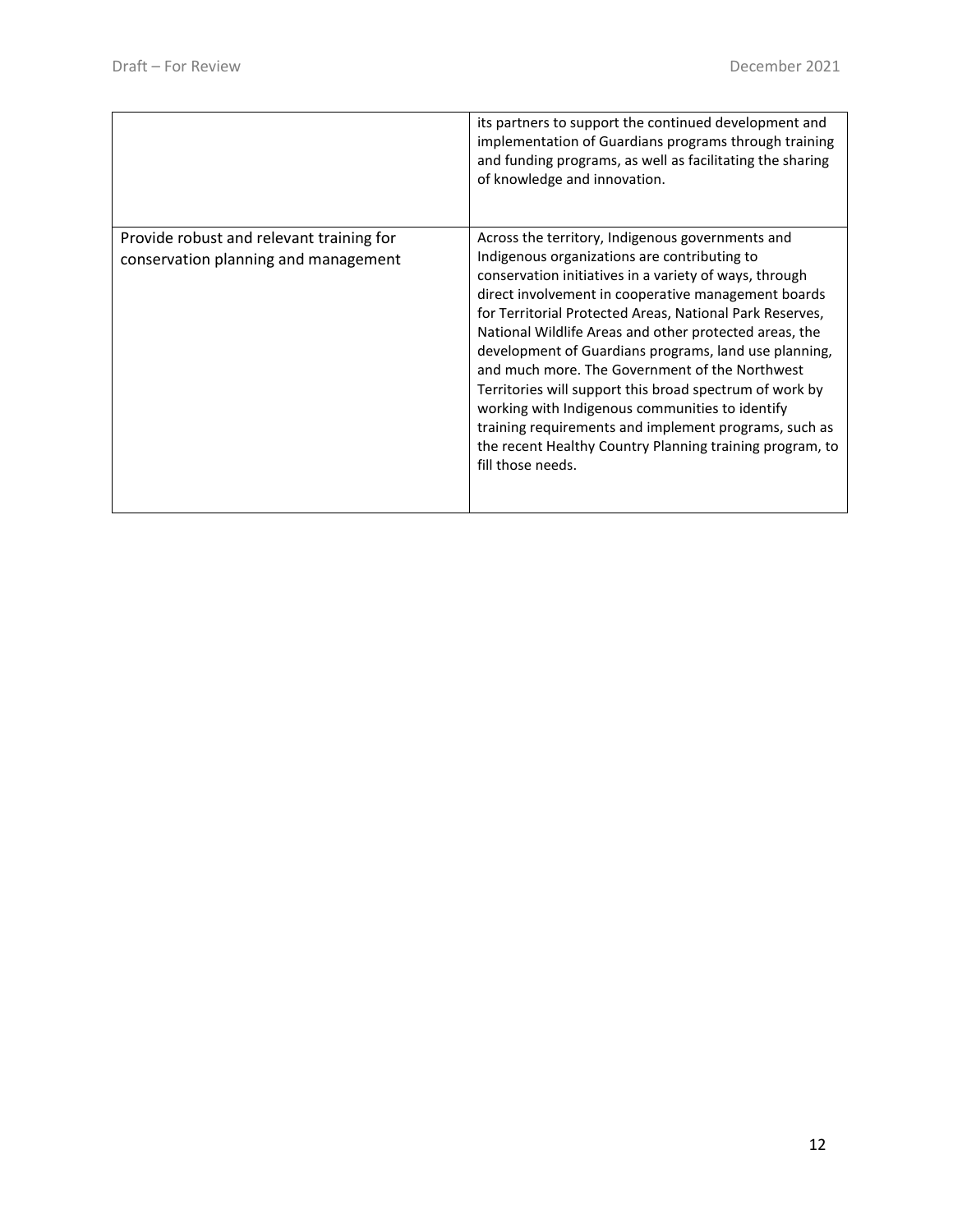### **Appendix A**

#### **Nomination Process under the** *Protected Areas Act*

To be considered as a Nominated Protected Areas under the *Protected Areas Act*, an area must meet the following criteria:

- Be supported by an Indigenous government or by Executive Council.
- Meets the purpose of the Act (*Protected Areas Act* 11(1)(a)).
- Made up exclusively of public land, or any portions of the nominated protected area that are settlement lands or other private lands are either excluded from the boundary or included with the consent of the private landholder (*Protected Areas Act* 10(2)(a) and 11(1)(d)).

#### **Additional Criteria for areas to be nominated under the** *Protected Areas Act*

An area nominated under the Protected Areas Act will be reviewed against the following criteria.

- Nominations should describe how this protected area will ensure balance between economic development and conservation in the region.
- Has been identified for protection in an approved regional Land Use Plan or a land claim agreement.
- Can be shown to contribute to at least one of the following NWT conservation priorities:
	- o Contribute to climate change resilience by filling gaps in ecological representation<sup>[6](#page-12-0)</sup>,
	- o Contribute to cultural continuity,
	- $\circ$  Include areas of importance to biodiversity like Key Biodiversity Areas<sup>[7](#page-12-1)</sup> or critical habitat for species at risk, or
	- $\circ$  Contribute to connectivity between other areas within the existing conservation network.

<span id="page-12-0"></span><sup>6</sup> See IUCN Guideline No. 24 on Adapting to Climate Change

https://portals.iucn.org/library/sites/library/files/documents/PAG-024.pdf

<span id="page-12-1"></span> $7$  For more information on the science-based criteria and rigour in which an area is identified as Key Biodiversity Areas in Canada, see<http://www.kbacanada.org/>